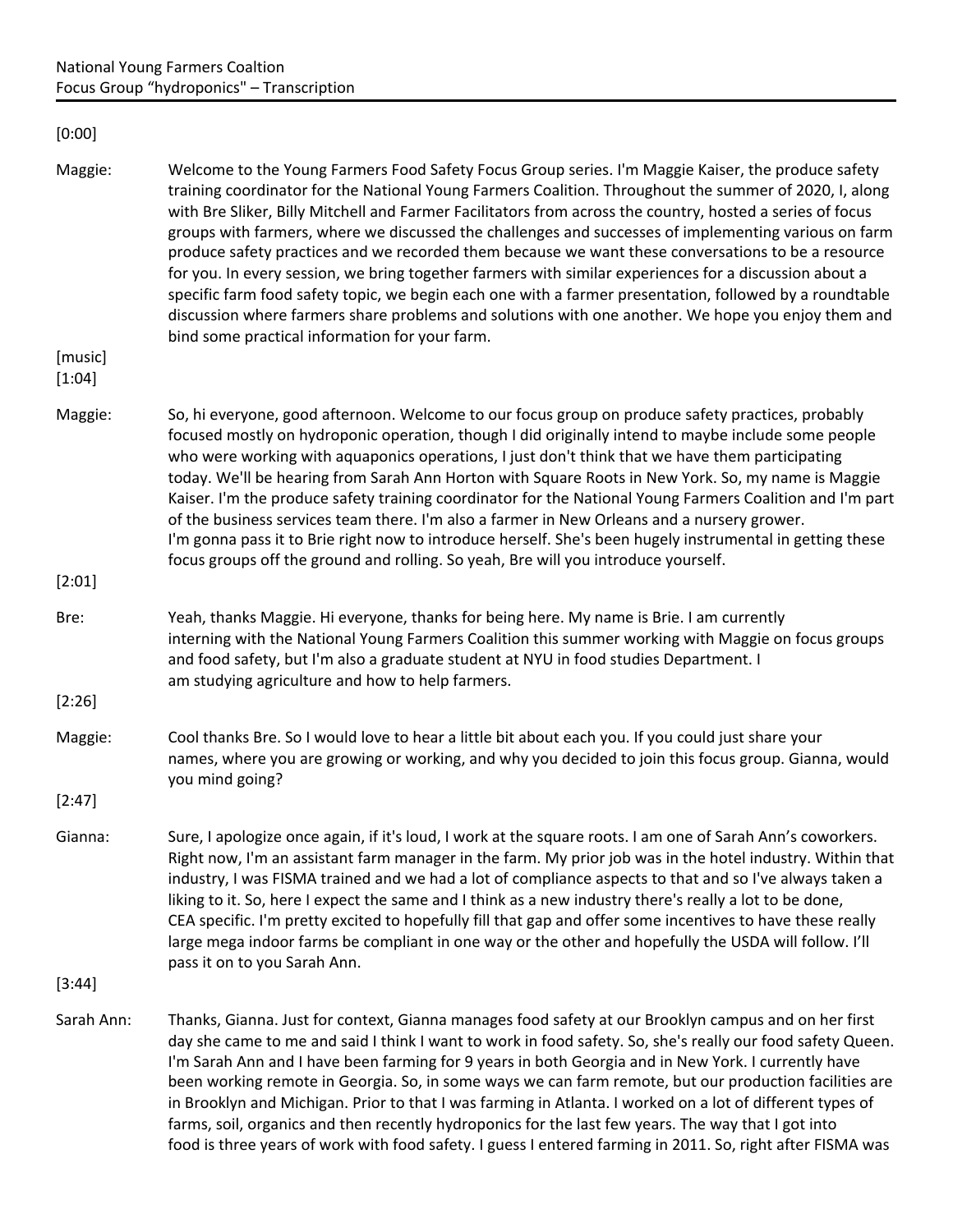passed and right after everyone's like hey everyone should get Gap certified and we're like what's this? It feels like a waste of time. Then overtime being converted on the Food safety training. So, in that, working in urban ag for the last five years, people really didn't know how food safety apply to urban ag. I work pretty closely with a lot of organizations on that. Then working in indoor container farms, all food safety policy, for the most part, is built for outdoor farms, so when you're talking about indoor farming, it really is uncharted territory. I have really have had to become an expert through trial and error and what's working on our bearing facilities. That just doesn't mean the audit, it also means how you clean and how you design for cleanliness. How do you train people? There's a lot of questions and luckily I've had really good guidance. I work a lot with Cornell and the National Farmers Coalition and I have a friend who's a food safety expert as well. I've had lots of community around food safety just to support this and then I got invited here so.

[5:37]

Yolanda: Hi everyone, I'm Yolanda Gonzales. I'm with Cornell Cooperative Extension and I've basically done a lot

[6:02]

Maggie: Well thanks everyone for being here. We can kick it to you now Sarah Ann. You can get going with your presentation when you feel ready.

of food safety work in the form of walkthroughs and just answering questions and helping farmers

prepare for gap audits and knowing what a food safety plan looks like.

[6:12]

Sarah Ann: Cool, here we go. Let's just start at the beginning. Square roots is an indoor farming company meaning that we grow in shipping containers. You'll see a lot of photos of that as we go, and I'll explain how we farm. We really value transparency of the food system, so you're really getting the inside scoop of what we do. When I started farming, there wasn't really good ways to learn modern tricks of agriculture, whether it be organic, urban, or indoor, and so that really drives me to work at the company because we do have a lot of training and workforce development in agriculture aspects. I've been with the company about 2 1/2 years. I started at the Brooklyn campus farm manager, so I managed all the production there and then I became the farm operations training manager in the fall. So, now I work with a lot more spreadsheets, papers, figuring out how we train all the people at the campus, and figuring out how to improve the farm. There's kind of three things that we value as a company such as scalable, smart tech platforms that means both software and hardware. Just to caveat, this is the fanciest farming company I've ever worked for, but there are techniques, skills, and philosophies that will apply to smaller scale farmers who don't have engineering teams and things like that. So, we like technology that is easy for farmers. All of us have worked with equipment that's really difficult or a waste of our time and you'll see more of that. We really try to focus on that. A lot of these tech companies are trying to replace the farmer or really emphasize low wage workers and then have technology to do some of the more advanced skills. We don't really want to do that. We want to train people to work in agriculture. We know that there's a huge generational gap in agriculture. The average age of farmers is very old. It changes all the time between 58 and 65, but we want young people to want to work in ag. So, that leads us to our next thing which is the next generation training program. Most of the people that work on the farm are actually hired as part of the training program. We've changed it overtime, but I do work a lot with farmer training organizations and figure out what the core competencies of someone in this industry. How do we advance that? Food safety is obviously a huge one. How do we train people in food safety? We work a lot with young farmers and new people and really focus on training, crew development, and then local food company at global scale. So all our facilities are actually relatively small. I think they have between 4 and 5000 square feet of growing, so they're pretty small, but we know that actually can yield a ton. New York is a great example. In the pandemic, it really was kind of struggling to get fresh produce for a minute, so we were able to really tap into that. We view the shipping container models like a creative solution because you can literally send it anywhere and we like that a lot. It's not the only way to farm, but it's an option in places that need it, particularly cities. So, that's square roots. So, how does square roots farm? Let's talk about that. The company has been around since 2016, but we built our own hardware in 2018 because we realized, the other shipping container designs that were out there were really difficult to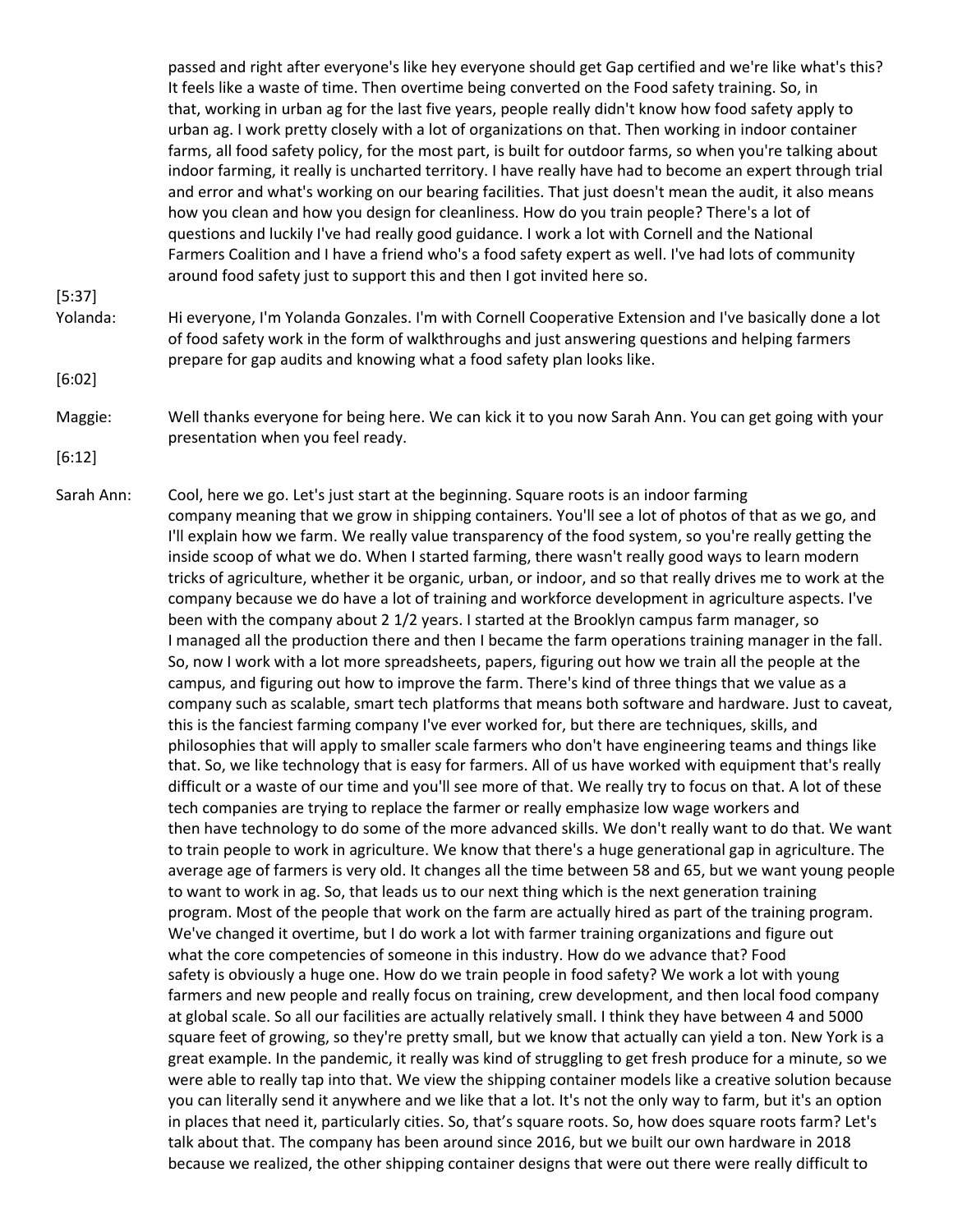work in. So, we built our own design. Some adjectives that would describe our system are vertical, meaning we grown up, modular, meaning grown in a container, hydroponic, meaning we don't use soil, and CEA or indoor CEA, standing for controlled environmental agriculture which is anything from a little backyard greenhouse to a fully indoor plant factory. We work with Phillips for our lighting. These lights were originally supplemental lighting for tomatoes, and we told Phillips were going to flip them and put them in a shipping container. They were said that was insane, I don't even think you can do that. So, most of the technology we were using is not designed for our application. We use zip grow towers. They are a 3rd party company, but they manufacture these towers that are in the middle and I would say they are pone of the most popular vertical growing hardware companies, that I know of, at least. This is our Brooklyn location. So, all of these are the containers. I'll do a diagram next that shows you what's inside the container, and then this is our shared workspace and little office area. We have some decontamination rooms in here and cold storage. This is our Michigan location, which is our newest one. The other thing about iterating and working with hardware is that you're always upgrading the hardware, so it's always changing, which is fun. Most of the time it's like, oh great, this works better, but then you're also troubleshooting whatever you learn from this new thing. So, lots of iterating, which we'll talk about later. This is the inside of one of those halves, so this is what we would call a cluster. This is 2 clusters. You can visually split that down the middle, and that's one and that's two. This is one of them, so the whole facility is 10 clusters. This is the shared workspace here, so they come in, you enter here, you suit up, walkthrough the curtain, put on a jumpsuit, hat, and work boots, wash your hands, and go into the facility. This is both for sanitation and food safety reasons, but really for pest management and disease management reasons. So, say this is basil. If this is the perfect environment for basil, it's also going to be the perfect environment for whatever predator basil has. So, we really try to be cautious. That is a huge thing that we've had to learn a lot about and we're pesticide free. Pesticide free pest management is a huge area of work for us, as a company. We use a lot of beneficial insects and cool climate things that thrips really hate because they're not good flyers, so we increase the air flow and that got rid of some of our threats. So anyway, we really tried to mitigate the pests with how we work and then we really clean these out because it was just like a huge operational cost for us. So, our design actually contributed to that. Then in the vein of food safety, something that I pushed for a lot is having your produce move one way in your facility. So, we harvest everything here, you would pack it out here on a table, and then it's going to exit through here in the cold storage. Additionally, our trash should be right out here. The compost goes through here and out to the compost area. It never goes through this decontamination area. So soiled or contaminated produce would not ever go into your clean room. You're able to really keep those processes separate. Also, a big thing for us is production planning. We used to have it where you harvest a little here a little there. That way if your pump was off, you still had basil in two other containers or something. We did change our production plans where you harvest an entire container in a day and so that way you can run sanitizers through the system. We also do what we call Mojave mode where we will heat the container up really hot to kill any pests that might be in there. Then we do a treatment process to breakdown any plant matter or pathogens that could be in there. That's also how we manage our systems to keep them clean, both for food safety and pest mitigation. When you're dealing with a lot of water, you have a lot of algae, and that' the weeding of the indoor farm. So, you're really trying to prevent buildup. That's also where pathogens can live, so having really good sanitation practices that aren't extra to your production schedule was really key when we were building them. So, iterating quickly, we work with a lot of engineers, which is really fun because I think we've all had the idea that we could build a better one of these and then we all got really busy. So, I have a team of people that I can work with there. I've mentioned this is a new industry so there is a lot of trial and error. I found that talking to friends, whether it be soil growers or hydroponic growers, I always learn a lot of really good stuff. I always try to stay in the know of what's happening in the industry. I try to have a really rich community around agriculture that's been really helpful for me in a lot of ways. We're constantly trying to improve these things. This again is our newest location. This is the inside. Like I mentioned, in the last two two years, our big focuses were pest management and food safety and figuring out how to design for food safety, manage for food safety, design for pest management and manage for pest management. In this, where do we fit into the food safety landscape? Urban, indoor, hydroponic, and hyperlocal would all be adjectives to describe us. But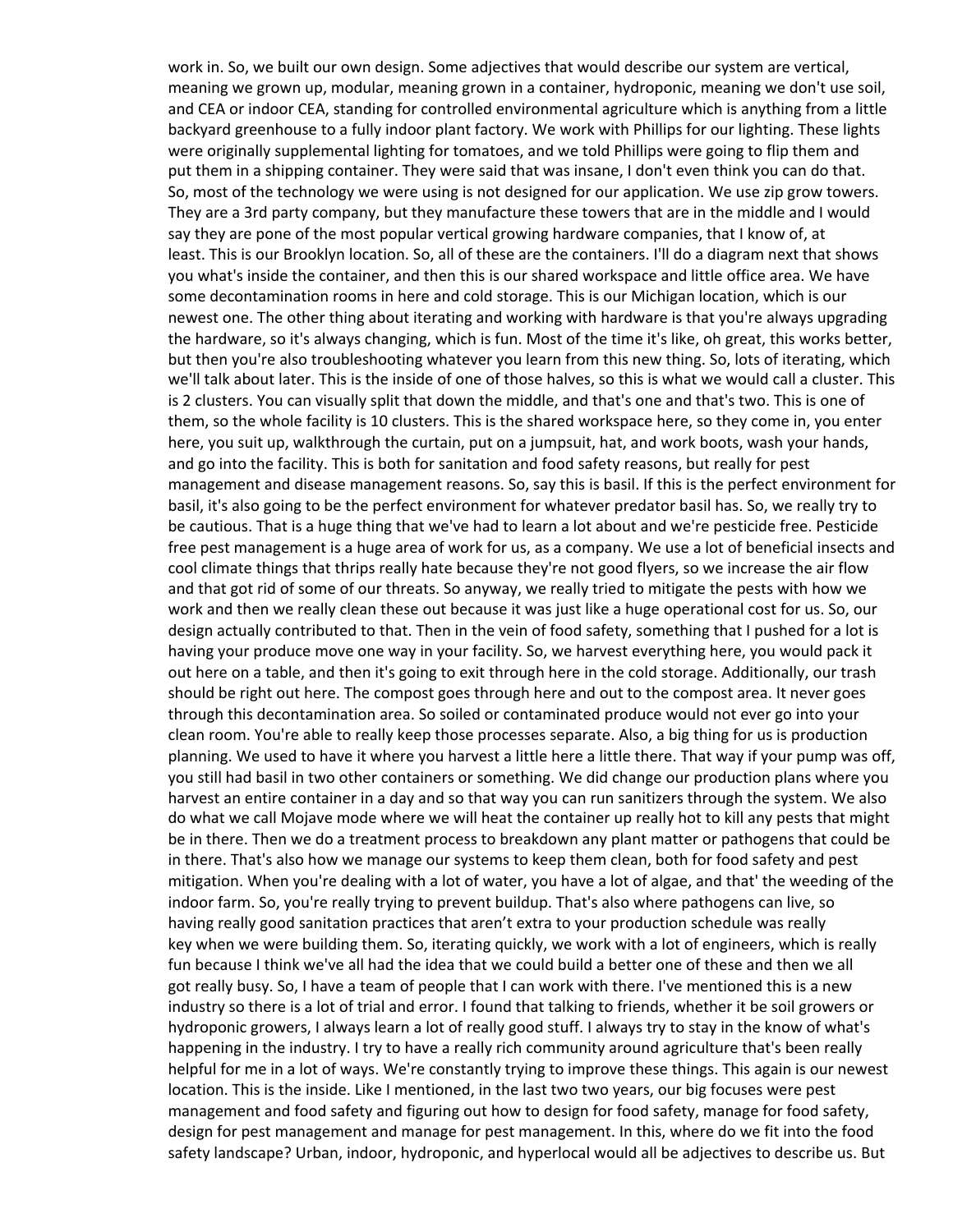how do you deal with pest management when you don't even really understand urban pest populations? Or what additional runoff is from sites that are near you or what your runoff is? You're much closer to your neighbors, so we really do have to do a lot of research and often extra work to figure out what government body we should be working with. Where do we fit into that, what can we do, and then how do we market that to our customers? This is the app. So, we have the hardware that we built in the container and then we built an app on top of it and we call that the farmer tool belt. In theory, it has all the things that you need as a farmer. So, it has instructions. It'll tell you like what you need to do and where in the container you need to harvest or where in the cluster. You can capture that data. We actually have images here, so I as a manager could go in and see man, all the seedlings looked really bad this week, what happened with the container? Then, we can like figure that out. We also have charts. So, we can analyze the environment, or the yields based off that. This is also a recapture of our pest data and our food safety data. Then we do use Google forms for that. So, just so you understand how the farm works a little bit, key things that crops care about are lights, I'd say light is the most important informer of growth that I've seen. We've used stronger or less strong lights and that's really changed our yield most dramatically, aside from changing the nutrients or the climates, really, are the lights. There are fancy light equations that you can run to figure out what different plants like. I'm not going to talk about those today, but just so you know, those exist. Then we manage the climate. So, we have the temperature, humidity, CO2, airflow, nutrients, electrical conductivity, pH, an aerator. The electrical conductivity is also referred to as EC, it is actually a proxy for nutrients. So, it won't measure your individual NPK's, but it will measure the overall nutrient ions. They have a charge, so there's this little probe and then water flows through it and it pulses, and it will count the ions, so this is how we measure our nutrients. All of these are in the zone, so we try to not really have a huge exchange with things that are indoor and outdoor just to keep it clean and to make it a microclimate within itself. These are some of our graphs that we use, so this is how we would turn things off and on. Here we can track and see if air conditioning is turning off and on correctly, like this one might say oh the air conditioning is working a little too hard, maybe we need to maintenance the condensate line and clean that out. That would tell us what type of maintenance you might need and what type of sanitation programs. Also, we can track the temperatures, any of those metrics that I mentioned here for the most part, some of them we like light we don't really track, but we can look at our metrics right here. I will say this helps my mental health a lot as a farmer because I'm not like oh are my plans getting watered. I know if my equipment is working for the most part, but then sometimes it makes it a little too available. You never really get to turn off because you're always there. So, there's a fine line between having this much information when you're farming. When you go in to work for the day, we give all of our workers tablets. So, we do try to provide technology for all of our workers. That's really important to us. So, you come in and you're like, oh, I'm going to seed in this container today and then I'm going to do a tank flush in this container. Green means it's done; blue means it's pending. This is how the farming app schedules everything and this is a log will look like. We log how much we harvest, what our compost was, if we had any bulk bags, how long it took and then how much you harvested. You can see who helped you with this? That would be listed here and then it will give you a heads up to make sure you fill out the information right. This is nervous Nelly. Nelly's a variety of chives so are our engineers made that little icon for us. This is because we're all moving really fast and sometimes information gets filled out wrong. So, we really try to build that into it and then food safety checklists will happen before and after this event. So, when you would go into your seeding, you would make sure to fill out a seeding food safety log. So, any sanitation that would be associated with that. So, it really is very natural to come into the farm, prep everything, and fill out your log. You know what you need to do, which really reduces the demands on managers, and it makes it really easy to train people. Farming can be heard, so we really designed with a farmer first mentality. If you haven't read this book, I think most farmers I know have at this point. It's a really easy read, but I recommend it all the time. We actually assign it as part of our curriculum or work development and it really helps our workers have a language to communicate with us for improvements because part of managing food safety is having a communication and feedback loop. We really tried to have everyone on the same page and have a similar language to communicate with people. I joke and say that everybody's cried about aphids in the walk in. We've all had those moments where everything is going wrong and are really stressed out and the plants are messed up and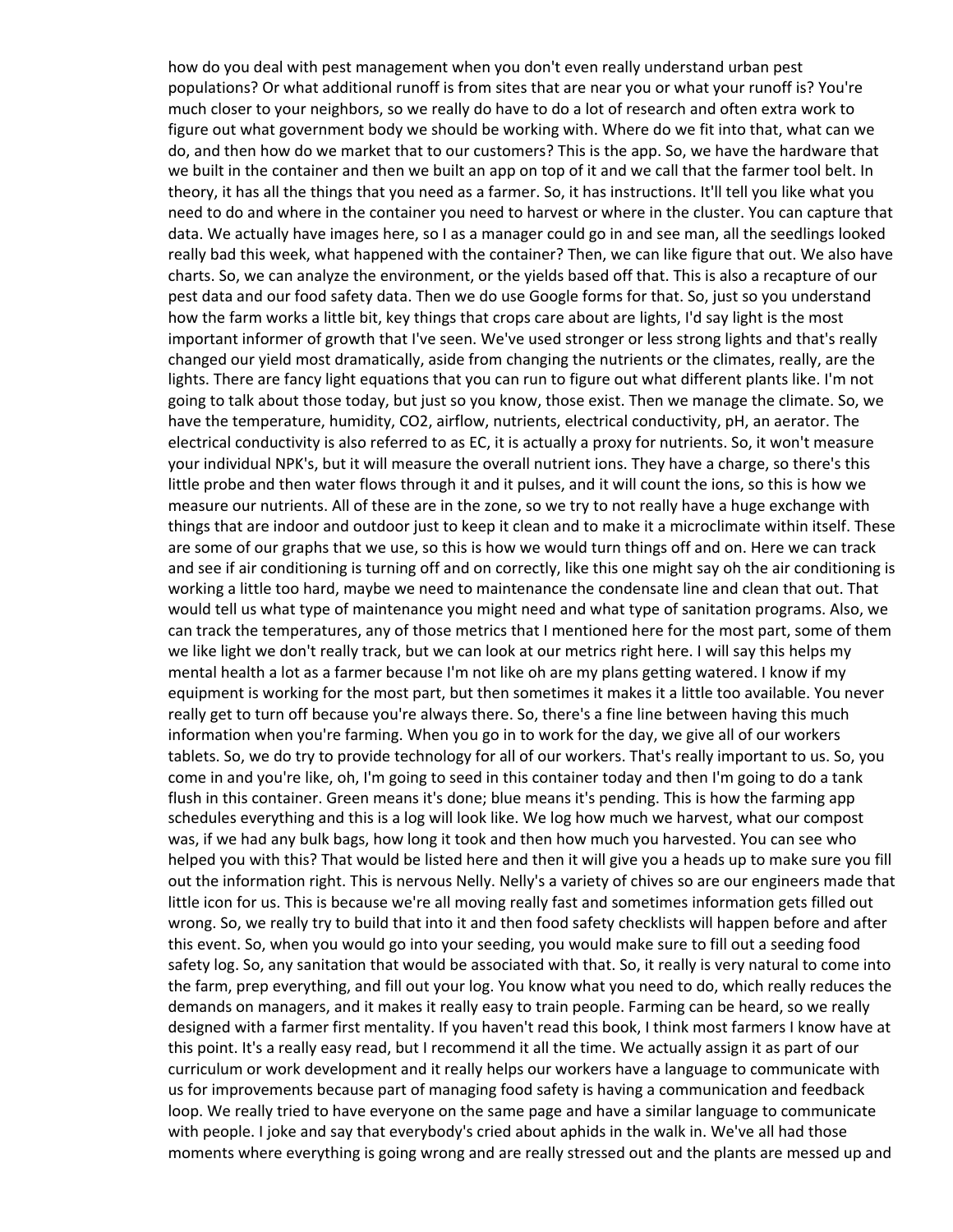we don't know why we feel helpless. We want to help young people with that troubleshooting a little bit and show them that they can make those changes on their own, can suggest those to managers, and they can work to have agency within the facility for their own improvements that they think are worth it. These are some tools that we made, so we actually 3D printed these, which is really cool. You can work with like online 3D fabricators for stuff, but this is what we used to translate the towers so we like stick this in and turn it. Before that we used to have to take the tower down, lay it down, take it apart, put all the plants in it. It was just a ton of labor, a ton of handling and a lot of taking wet things with living plants moving around, which is not good for your food safety, not good for your efficiency. So, the engineer who was actually a part of our first year of training, so he's been there for a long time, said he could build better tools. So, he built these. We call them our transplant keys. Also, they're made of just plastic so it's really easy at the end of the workday just to throw them in the sanitizer bucket. We did have some issues with root diseases at one point and so building those sanitation practices in where there's one communal sanitizer transplant key bucket. Then, everybody knew where we get them and wasn't popping in and out of containers, and asking where the transplant keys are, which did happen as well. Having people moving around and touching things spreads bugs. It's a lot. This is another farmer first technology design. This is a drop seeder. This is actually Gianna. I'm gonna play it really quick. We might not need to watch the whole thing. See the highlights. So, we wanted five basil seeds, so we measured the volume of five basil seeds. That sits on the top plate and gently scrape it across with a squeegee. We separate the squeegees to try to keep them clean. There's other squeegees that we use for those things. Once you kind of get it all the way across, you'll slide that top plate over and it will wind up with a hole on the bottom and it will drop right into your plugs. Our plugs are made of [inaudible] so they are also compostable. This took us from 21 man hours of seeding to 6 a week. So that opens up a lot more time for cleaning and for maintenance. On a hydroponic facility, in my experience, your time, is split 50/50 between working with the plants and working with the system, and so you really do need to open up time to maintenance your hardware, to clean it, to make sure it's working, to make sure your sensors are reading, make sure you can scout, and know what bugs you have. So, we try to build tools like this that make it easier to work on those more high-level things versus just putting [inaudible]. So, just some more philosophies too, I think we all as people and what I would consider modern farming movements, agree with this, we know that the food system is complicated, things get handled and there's a lot of areas for risk. We really try to reduce that so all of our produces is delivered within about 24 hours, maybe 48 of harvest, but really a really tight feedback loop there. We have a lot more control and also because everything is scheduled out in that tool belt that I showed you. Everything from the location of the towers we harvest to who worked in there is on the tool belt. We really have a lot of control over our produce. There's a QR code on the back of all of our produce so you can scan it and then it'll tell you who harvested it for you and you can go through the crops entire timeline. When we used to do demos, people would be like oh that's my farmer and that was really cool. We really try to create a lot of control and we give you localized production as a key part of having agency over our food and then providing that for our local communities versus this kind of large scale distribution system that we know can have risks. We delivered by E trike in our Brooklyn location too and so we do clean these. We do have maintenance better associated with these trikes that's done by our logistics team, which is three people, but they manage the very cool trikes in the city. This is a lot code that's on any item of produce and then you can see it there as well. That's our mission, to bring local real food people in cities around the world by empowering the next gen leaders in urban farming. This is our app that we use so I can switch to events to everything that we're gonna do today. This is Grand Rapids. Then I can give an environment snapshot, which I really like. It'll tell you all your readings and this red thing means that we turn them offline. A manager can do that from the computer. I can go into this zone and select this and that will turn it back online and that's because our humidity is not supposed to be at 23% and RPH is not supposed to be up by 5, so it'll send us updates if we turn that on. But the part that I want wanted to really show are these forms, so these are all Google forms totally free resource. If you have a tablet, computer, iPhone, smartphone, anything you can use this on your phone and I really recommend it, especially when sheets of paper can get wet and dirty when you're working outside. We can just click one. If you go to pre-event checklist, so this is the one they would do before any day at work, you would select what zone you're gonna work in that day, is everyone dressed appropriately, are there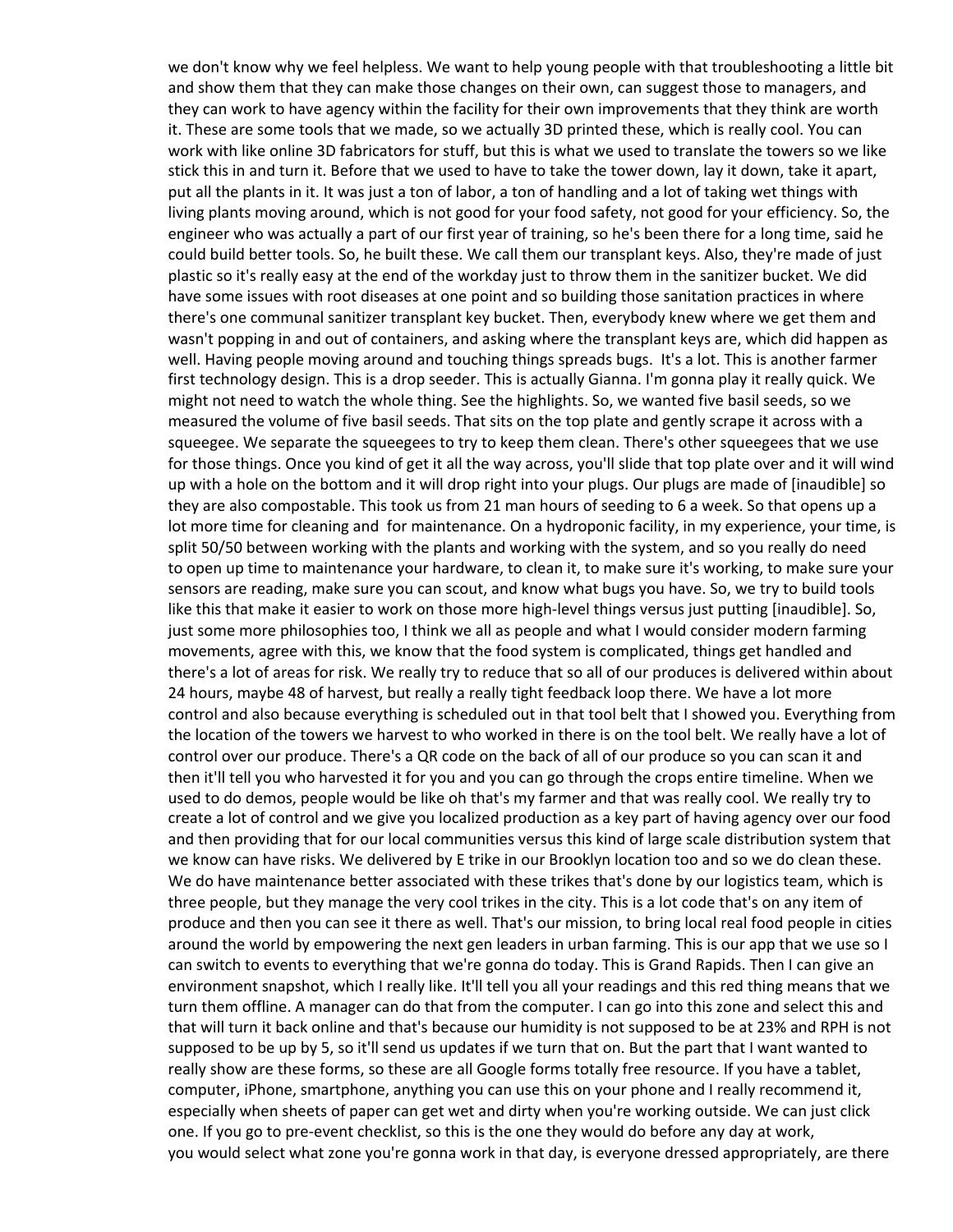any animals in the farm, any other types of contamination on the farm, and then what are you gonna do today? So, let's say you're going to harvest and you click next. Then here's all the items that you would need to do to be able to harvest. So, this goes into an Excel sheet and you can show that to your auditor. This has really reduced the need of having additional labor for your food safety, you don't have to have as much oversight of someone checking the logs and making sure everything is there. So we really, really like. Also notes, just teaching your workers to give you feedback about your system. I think a lot of farmers don't do that or maybe they like feel intimidated by that. I think it's hard as young farmers or new farmers to embrace feedback from disgruntled workers, but usually they're pretty valid in what they're trying to say and they want the farm to improve. I think that comes from a genuine place, so we try to collect a lot of notes. Then we also hold feedback sessions with the team, where we all sit together and talk about what's working and what's not. We do a little bit less of that now, but it was really helpful when when we did. I'll leave it here and then we can open it up for questions.

[26:22]

Maggie: Thank you. I for sure have some questions, but I wanted to open it up first to y'all to ask anything

or bring up any topics.

[26:34]

Bre: I have a question, so actually being a student in New York City about food, I've actually gone to a quite a few farms and indoor farms. One was Farm One in Tribeca, and I was just interested in how this plays out because I remember visiting them and they talked about introducing beneficial insects into a controlled hydroponic environment. I was wondering if that's something that has been explored by you from a food safety perspective. That's something that is kind of just crazy and mental and they're doing it over there, and everyone's doing something else. If you could just expand on that a bit.

[27:12]

Sarah Ann: Yeah, so I would say beneficial release is really common now. I think it's more common in greenhouse and indoor because if you're releasing into a field, they just fly away. But I know it's pretty common in the greenhouse industry. People do really care about the pesticide content of their food, and so a lot of people are looking at organic or pesticide free as those shopping labels. So beneficials as far as like indoor specifically, there are some nuances. We know that bugs see a lot of things, especially on the light spectrum that we don't, and so when you use spectrum lighting, we use relatively full spectrum lighting, but if you're using spectrum lighting we don't really know how they respond to it. Some of our bugs we definitely will release them and then they just get confused and fall on the ground so we know this bug doesn't work in our system, so we use another one. The other thing too is you have to know a lot more about bugs for sure. So, the beetle, it's called an orias, we use that to release to treat adult thrips or to kill adult thrips. They go into diapause which is bug menopause below 13 hours of light. So, if we only have 12 hours on in our container then we know that those bugs won't be a good fit for us, so there definitely is a lot of research. Then the other thing is we're on walls, so figuring out how to release bugs on walls and not the ground has been another thing and we found a big way is just to really inoculate your seedlings really well with your beneficials, target the early growth of light or early area of growth and then that inoculates them to go in the tower. That's the key thing. We work with a company called Copart, who I highly recommend, they're so nice, and their technical experts really have improved our operation a lot. Industry standard is probably moving towards beneficial release and that works in tandem with scouting. So, you do have to know what bugs you have in your farm in order to release beneficial for them. For example, whiteflies between silver whiteflies and greenhouse whiteflies, two different parasitic Wasps are used to treat those, so Copart help me find a lot of those products and their technical reps will help you and the support is totally free. You just buy the products.

[29:35]

Bre: Yolanda, you had a question?

[29:35]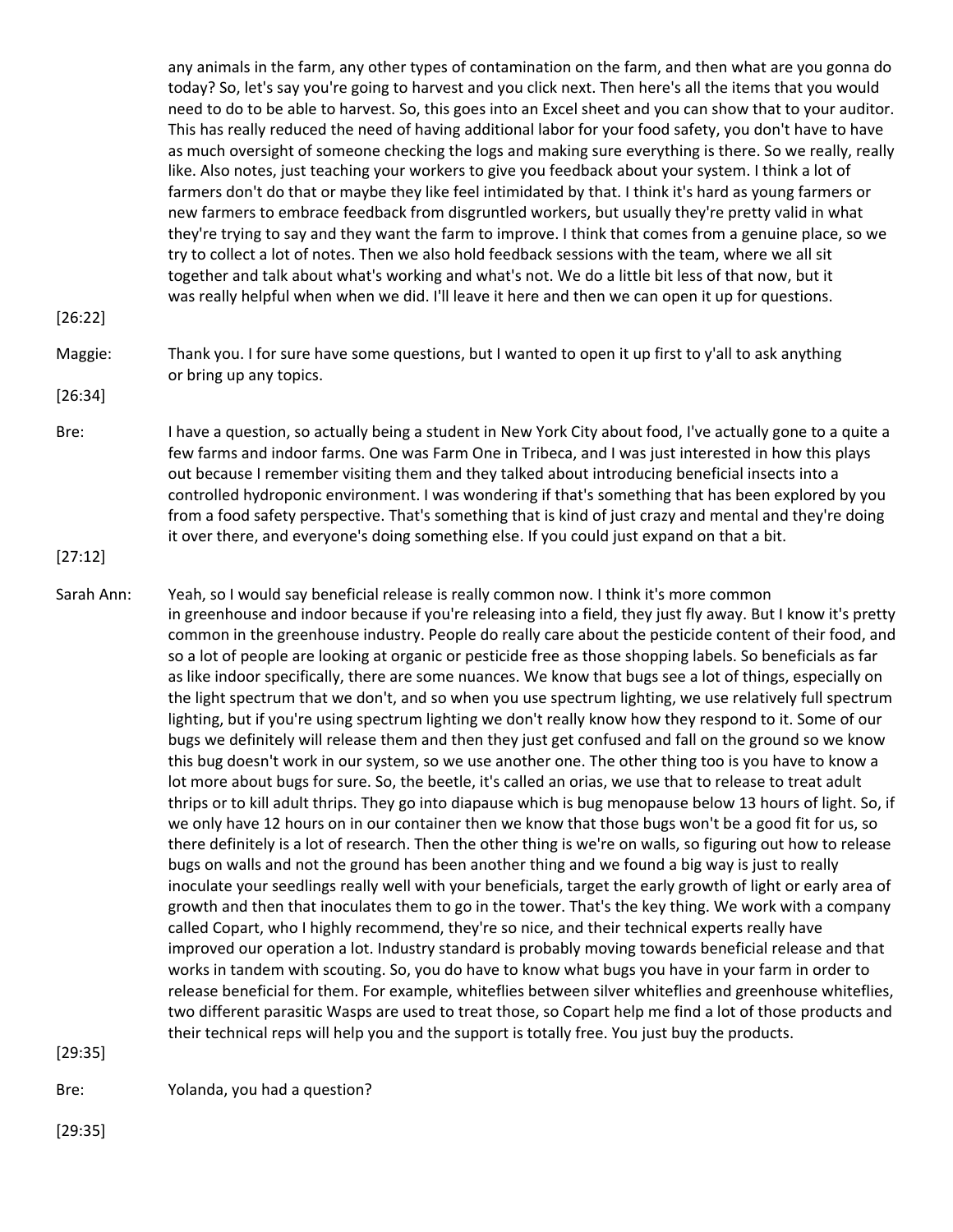Yolanda: Yeah, so you mentioned run off and issues with your neighbors. I'm curious if you can expand on that a bit more.

[29:44]

Sarah Ann: Yeah, I wouldn't say that's been a huge problem. We haven't had complaints from the city or anything like that, but it is something we've tried to be conscious of. So, in the different designs, figuring out what our runoff output and what chemicals are in it?It's expensive to lay a ton of sewer pipes and so we are trying to be conscious of who's around, what type of drain it's going into, and is it a storm drain? Our Michigan facility is on the main water grid so we don't have as many concerns about it there. Luckily we use a lot less water and every environmental fovernment person I've talked to about it, which has been many, say we're really not producing a ton of water compared to an outdoor farm, which is comforting, but we do try to think about the sustainability, and we have looked at recycling water programs and other hydroponic organizations in the city we could donate. Transferring that water is expensive, as waters heavy, so there's all these logistical challenges when you're thinking about your environmental outputs in urban environment. In New York in particular, there's the Gowanus Canal, which is really gross, and one of the reasons it is really grosses is fertilizer runoff. So, we tried to mitigate that by using most of our fertilizer and then releasing the water when it's pretty low in fertilizer content. Then we also have looked at these donation programs as well.

[31:08]

Maggie: So, is it being recirculated?

[31:10]

- Sarah Ann: Yeah, we recirculate it for the entire life cycle of the zone. We have sensors in it and we continue to treat it throughout the zone and throughout the duration as well. So, it's not just like it runs through system and runs back and we are able to use the reservoirs, which are about 100 gallons, or a little less in the cities, but we were able to use our reservoirs for quite some time.
- [31:33]
- Maggie: Do you have to do water testing of those reservoirs?

[31:38]

Sarah Ann: We do. So, we do both the food safety equalize central stereo water testing, and then we additionally do nutrient testing. We work with Jerry Peters for that and I think we work with the University of Pennsylvania for our food safety testing. I think that they do that, but I might be making that up. We do track the nutrients in our water. Typically, we do that more now when we were trying to refine a recipe to figure out if increasing the temperature helps them absorb more of something and so you can compare the nutrient content of the leaf tissue to the water and see if something is missing in the leaf, and then there's a buildup in the water. That means that you have an uptake issue. That could be your pH. That could be the humidity. Typically, we are doing deeper dives and do our climate recipes or other things that some we will do that more advanced nutritional testing.

[32:32]

Maggie: Are you using cool bots?

[32:34]

Sarah Ann: We are using cool bots. It's connected our AC. Those lights are hot and they're the only heat for the system and if AC wasn't on it would probably get to 140-150 degrees, which is not safe for plants or workers. So, the cool bot seem to work a little bit harder. Then also the whole farm is controlled by outlet, so the sensor is like oh the farm is 85 degrees, the farm is not supposed to get hotter than 85 degrees, the farms 86 now so I'm gonna turn on the AC. It will turn on that outlet that the cool bots plugged into.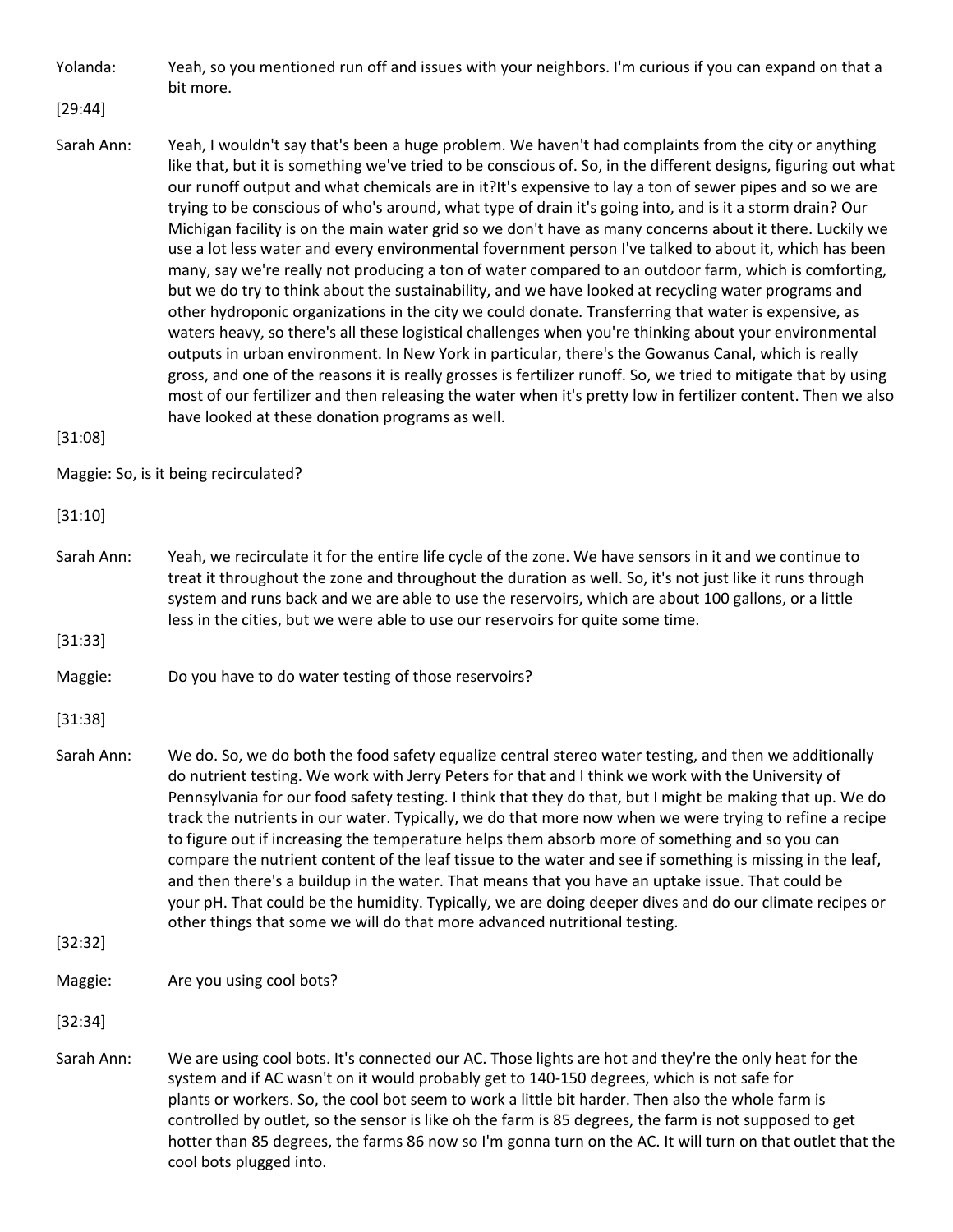[33:09]

Maggie: I was wondering basically just if that is what you were doing. The whole time you were speaking, because square roots is so tech heavy, I was just like where are any spots where there could be an applicable practice that you all are doing to farms that are growing in the ground?

[33:27]

Sarah Ann: I think I mentioned earlier, but I worked on soil farms for a long time before I worked here, so maybe we can talk about that for just one second. A big thing is just climate and air flow and honestly you can get little \$12.00 thermostats and humidistats and then stick them anywhere. They have a max and min, so I recommend just putting those in all places. If you got a problem, put it in your field. That's really gonna just give you a little bit more information about what's happening and I think that's really helpful. So we put one in there because this is a microclimate. This is a nursery. The sensor is here and that monitors our climate all the time, and so it's obviously not tracking what is down here in our nursery with our seedlings. So what is this problem relative to? What we found out was these guys are hot and humid from the lights and then the humidity is being trapped. So we just put in this PVC pipe with holes drilled into it and a little fan on the end and we just push that hot humid air out and you can pulse it. You don't even have to have it on all the time. So, you can get a little timer put in there. This would maybe, depending on the scale, take around \$60 to install and these fans are really good. I think they are maybe around \$120.00. They are called Air King, which is the brand. I really like them. I think they've been really easy to clean which I really like and they're really industrial. They've handled a lot of heat and humidity in our containers, so anything like that is really good and just testing your air circulation. I think it's helpful. I used to work in coop houses and its really kind of specialty [inaudible] production and you can set off smoke bombs, you can just buy them, party smoke bombs or whatever, and try to do it when there's no plants, but you can set that off and that will help you see your airflow in your container. So, we've done stuff like that too when we wanted to test our airflow because we calculate those with equations, but we want to validate that in practice. I'm not fancy enough to calculate that with an equation, but if you just want to understand a little bit more about your airflow, that's a great way. I think pest management is a huge thing which I kinda already talked about, but just helping your workers understand language to help you as a manager say hey this process can get more efficient or how can I help? A big one that I can speak to that is nutrient deficiencies or plant deficiencies. We taught the workers to identify any type of plant damage. We really taught the workers to identify that stuff a lot and that way they could come back to us and we don't have to be readily in the container to spot these issues. A lot of these tests that I've talked about our resources are actually relatively affordable. You know they're comparable to your soil test and the water testing or the tissue sampling so you can do that as well.

[39:39]

Maggie: You only touched on your worker training for a moment, but I feel like you said some really important things that I wanted to highlight. You just said something again, empowering your workers to be able to identify the issues and bring them up. You also mentioned having assigned reading to create a common language, which I also think is wildly important, and I've never heard expressed in exactly that way, but I think it's like what a lot of farmers are getting at. Then teaching them to offer feedback. That's huge. As a young professional, working in a nonprofit it's something that we talk about all the time and to.

[37:23]

Sarah Ann: And to take it with grace and make it constructive. Yeah, definitely. In my experience it took about five years of being a production worker before I felt ready to be manager, so that's anything from production planning to pest management to nutrient management, soil amendments, any of that. It really took a long time to learn and I'm really thankful for all the people that helped me. There are resources, I think the northeast is really good on this. So, this is called DACUM and I work a lot with Cornell. They have the whole small farms program that I love but they and other people have created things called DACUM, which stands for develop of curriculum. So, this is a curriculum for managing a crop rotation system and then you can go through here and it will show you how to do this and what a DACUM is. You have these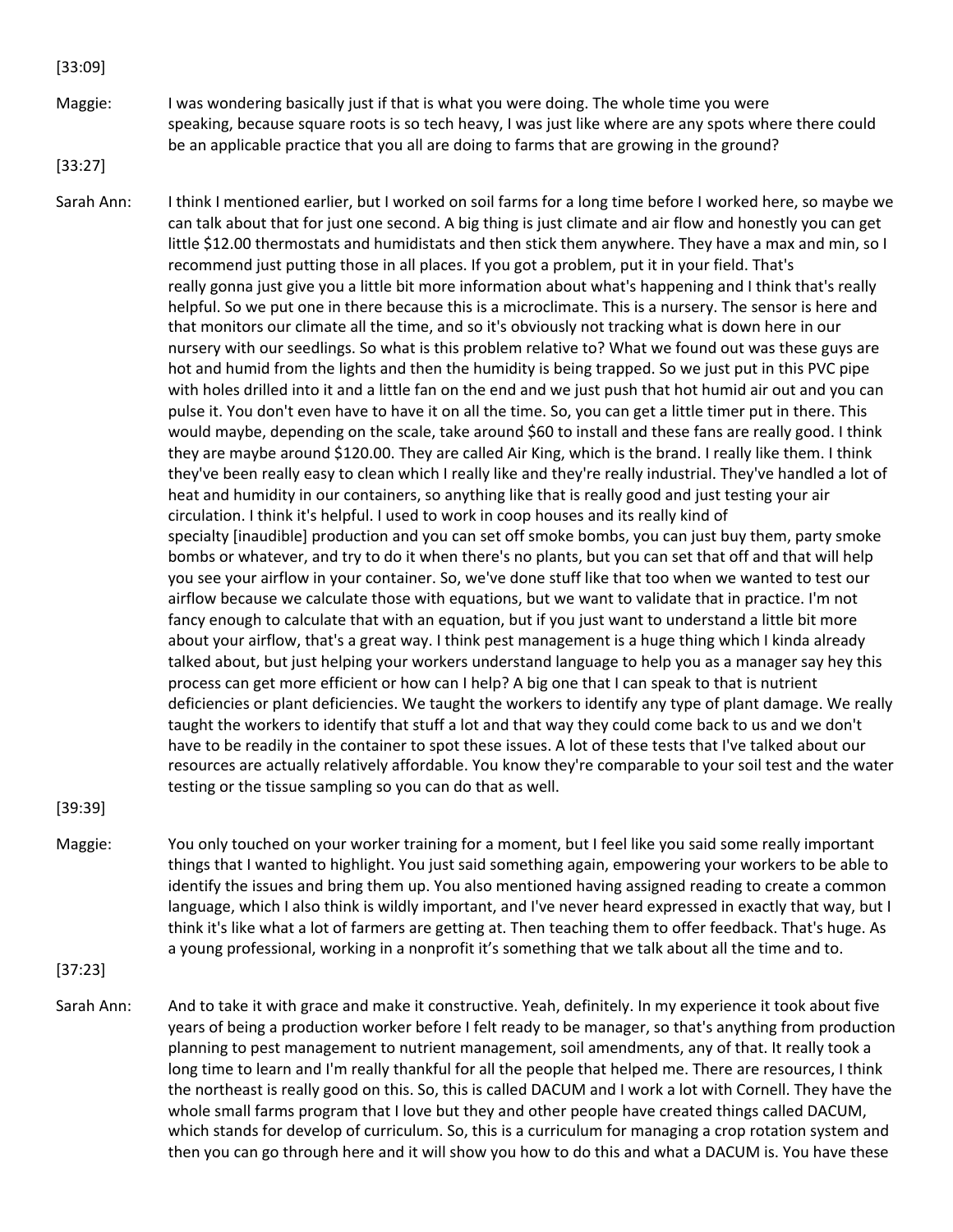charts, so what's the goal of crop rotation? Even just breaking out what your expectations are of your workers is really helpful and then breaking out the responsibility levels. What's an entry level worker, what's a mid-level worker, what's an assistant manager? Whether you have two employees or 8 employees, I think that's really helpful is just spending some time designing and creating your job using things. It has been really helpful. So, it's like OK, reduce weed pressure. Who's gonna manage weeds on your farm or are you as the farm manager gonna spend all your time weeding? You probably want to because you wanna do it all, but that's not reasonable and you will burnout. So, you really need to think about that because your time as a manager is expensive and as you become a higher skilled worker your time becomes expensive as well. So, that goes with compensation. I try to think about these things a lot when I'm designing farm positions. Then I also think about how to how to train people to understand this type of stuff. DACUM is just one example of a material that does that. Another one that I use a lot is the dairy grazing apprenticeship. This is the only agricultural apprenticeship approved by the Department of Labor. As you go through this training, your skills will increase. So, say after six months you've completed X courses and X hours of training, therefore you get a \$2 pay bump because your skills have matched that. So, we try to think about that a lot. We bring people on and the carrot of motivation is a big part of success for us. How do we get people to do that? Yeah, we try to empower people as much as we can, and I look a lot at farmer training programs for that.

[39:55]

Maggie: How often do you do training with your employees?

[40:01]

Sarah Ann: Often. It depends. It's typically in the summer, so we're doing it now. We reassess the curriculum schedule for throughout the year, and we get feedback on last year, what worked, what didn't, what was expensive, what was hard. Then we structure when they're gonna do that. Now, we're building in more boot camp sessions and then evaluation sessions. So, it's like OK, you're gonna learn a certain set of skills really intensely for one month and then the next 2-3 months you're just going to practice those skills and have a manager evaluate you, give you feedback, make sure you're doing things right, and then after that you'll learn another set of skills. So, we're kind of breaking it up. Something we noticed last year is people learn at different paces and so we really wanted to build in this mastery portion or space to become very good at stuff. We've all seen a farm manager harvest things very quickly and being like how do you do that? We want people to get there before their troubleshooting hardware. It really happens all the time and I just focus on the farm training portions, but we also are trying to build in a lot more professional development. Questions like how are you doing with conflict resolution and that's really available for assistant managers. We do that as our most direct path from the production farmer to working in management. So, we try to prime people for that because the assistant manager will watch 2 farmers bicker about the right way to transplant so you know we try to give them the tools to navigate their responsibilities we're expecting them to deal with.

[41:35]

Yolanda: Just a comment, I have a greater appreciation for that management piece now. I was familiar with Omni's work and then you know it's interesting that with Cornell, there's all these different entities and organizations. Yeah, so I'm learning too, so this is great.

[41:52]

Sarah Ann: Great. Yeah, she was the one that directed me to the dairy, maybe it was Billy Mitchell, but she directed me to the dairy grazing apprenticeship and then she's been doing a DACUM on vertical farm operations management with me for the last, not just me, lots of other growers too, for the last year with agritechture as well so.

[42:11]

Maggie: Do we have any last questions?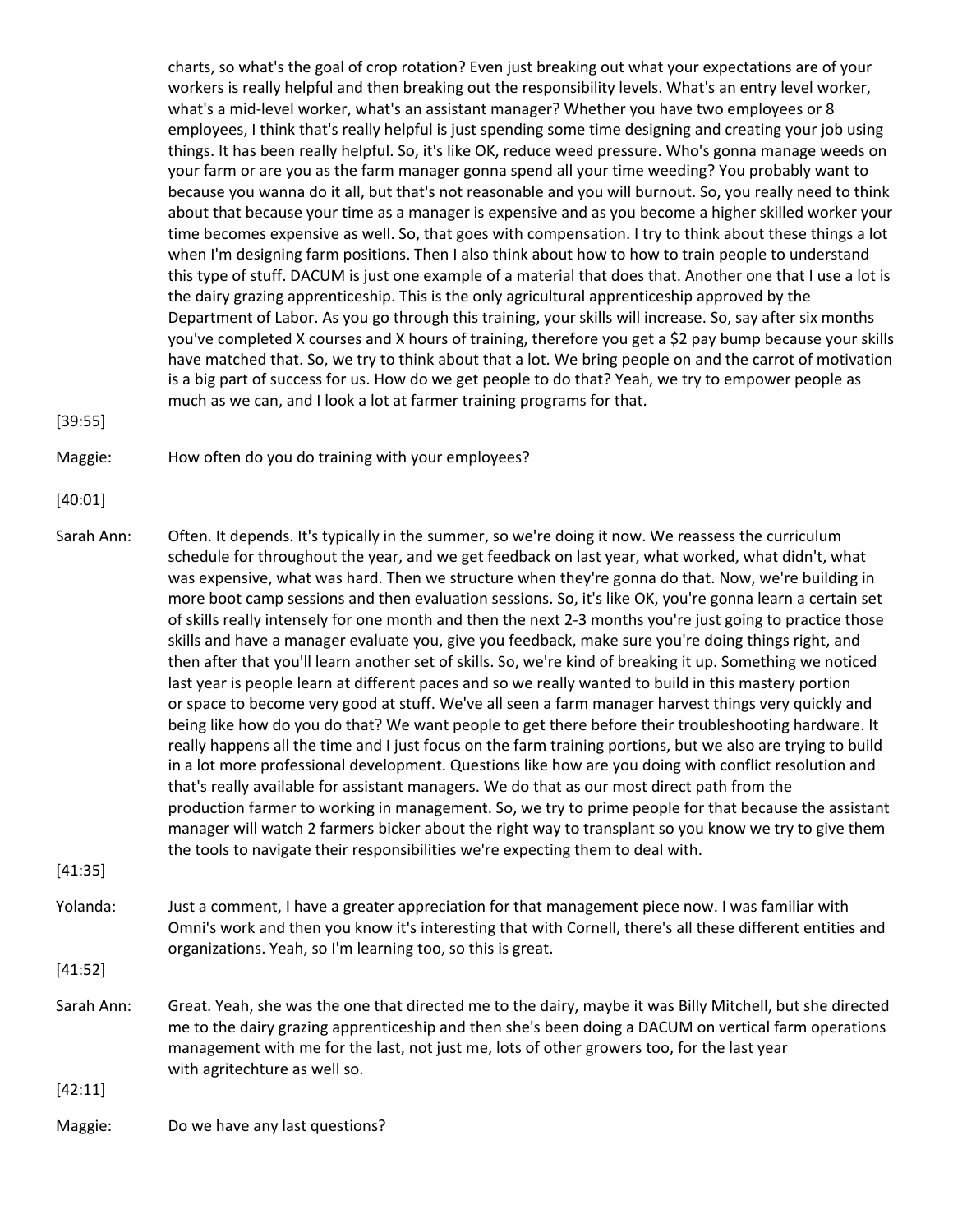## [42:14]

Bre: Yeah I do, but I also feel like it's a can of worms. I think the technology aspect is so interesting. Do you think that by having at least some technology on different types of farms, soil based, aquaponics, hydroponics, that it would help with food safety as a whole and just keeping better track of your operation?

## [42:37]

Sarah Ann: I think at just the minimum, whether it be software or hardware, technology can save you time, which can help you focus on maybe those other elements, but they also will support that type of stuff. If you can design your farm in a way that makes sense for people to move through, it's going to be a lot easier to keep track of. So, just from a traceability perspective that software can be helpful, whether it's like I know that I've named this greenhouse A so then when my workers come in they can say, oh, I know that all the arugula for market on Wednesday went to greenhouse A. So, just naming systems like that can be really helpful for your workers. You don't necessarily need software to do that, but I do think degrees of software can help you. I also know that a lot of farmers have concerns about their data and how their data is being used in a lot of the software companies are more small scale, so you might be able to beta test it and use it for a while, but then they might not get funding and you can lose that data or lose that work. We don't have a good way, I think, to create products that farmers really wanna use that feels super integrated and also feel holistic, because everyone seems really different. I like hardware technology I think a little bit more. I do love our software engineers, shout our to them for sure, but there's a really cool company called Terr Attack, and Johnny has all the slow tools, I think those are amazing. I think small hand machines or small scale equipment can save you a ton of time. Really, just the question that I keep asking is how expensive is my time and how much free time do I have? That's really hard because it's so easy to say I'm gonna work from sunup to sundown, but you gotta take time for yourself. You have to take care of yourself. So, figuring out what technology fits for your operation to save you time and if your priority is food safety, if you need to get in the vendor and you need Gap certification to do that, then try to find technology that's gonna save you time. If you hate writing food safety logs, try to find a thing that saves you time. You know, like you hate having workers sign a visitor log, give them an iPad and let him do that. It's really just asking where do I need more time and how do I build a system? Or is there a tool that can help me?

[44:46]

Maggie: Yeah, totally. Especially if you love lean farming too and you're just like where do I cut out this waste? You mentioned designing for cleanliness, which is often talked about in the PSA training as hygienic or sanitary design and I'm wondering about some of the tools that you use. So, you mentioned squeegees for specifically seeding, but what are some of the other things that you use to help keep things clean within the containers or zones?

[45:21]

Sarah Ann: Yeah, we call them zones but they are containers. I mean, I would say the biggest thing was moving between the first design of Brooklyn and then the second campus design of Michigan. The Brooklyn Design has a work table in all of the containers, so you're literally doing work in all the containers. Where as the Grand Rapids design, you do very minimal work in the container. You transplant any purpose in the containers and you scout any check on it, but all the work is done outside the containers. That has not only has it created a more collaborative work environment (I was watching all the Grand Rapids farmers and I was like wow the stuff that you guys talk about is so different). In Brooklyn, everyone says so and so is transplanting faster and they won't do it my way, where as in Grand Rapids they are altogether, so they're like, oh, how are you doing that so fast, I want to learn. It was so interesting it to see that. Creating designated areas for work, because that's gonna keep your tools very separate, it's going to keep you from running around, which is a big thing. Then that creates designated practices within that area, so you don't have a bunch of electrical equipment in your seeding area because it's the seeding area and you treat it like a seeding area. We harvest the whole container. That came from a fallow idea of letting something be fallow, letting